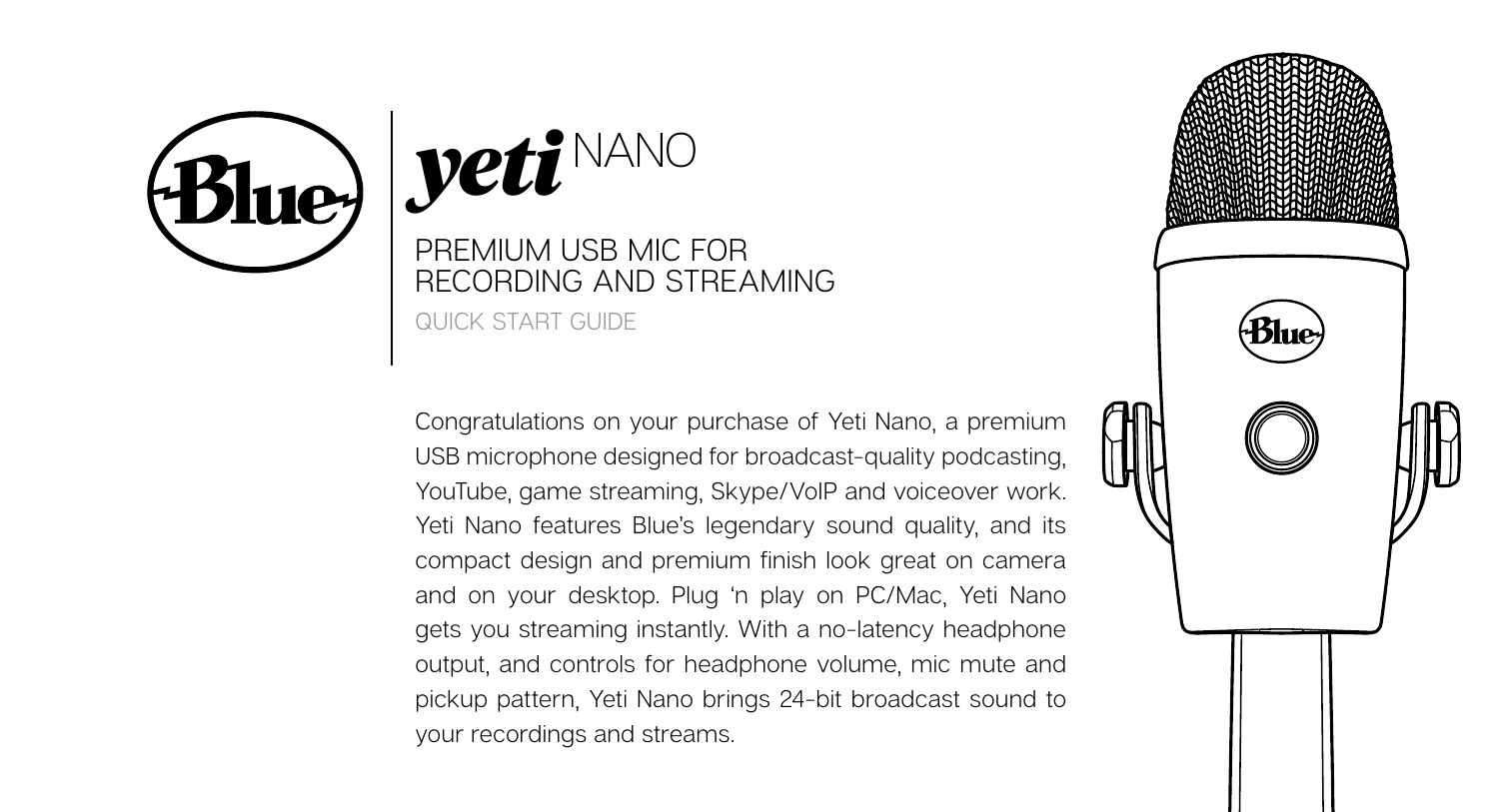# GETTING STARTED WITH YETI NANO

After unpacking your Yeti Nano, rotate the microphone 180 degrees so that the Blue logo and headphone volume control are facing you. Adjust the microphone to your desired angle, then tighten the set-screws on the left and right of the base. Connect Yeti Nano to your computer with the supplied USB cable—the headphone volume button will light up, indicating power has reached the mic.

Yeti Nano is a side-address microphone, which means you should speak, sing, and play into the front (not top) of the microphone while facing the Blue logo. Now you can start recording and streaming in stunning audio quality.

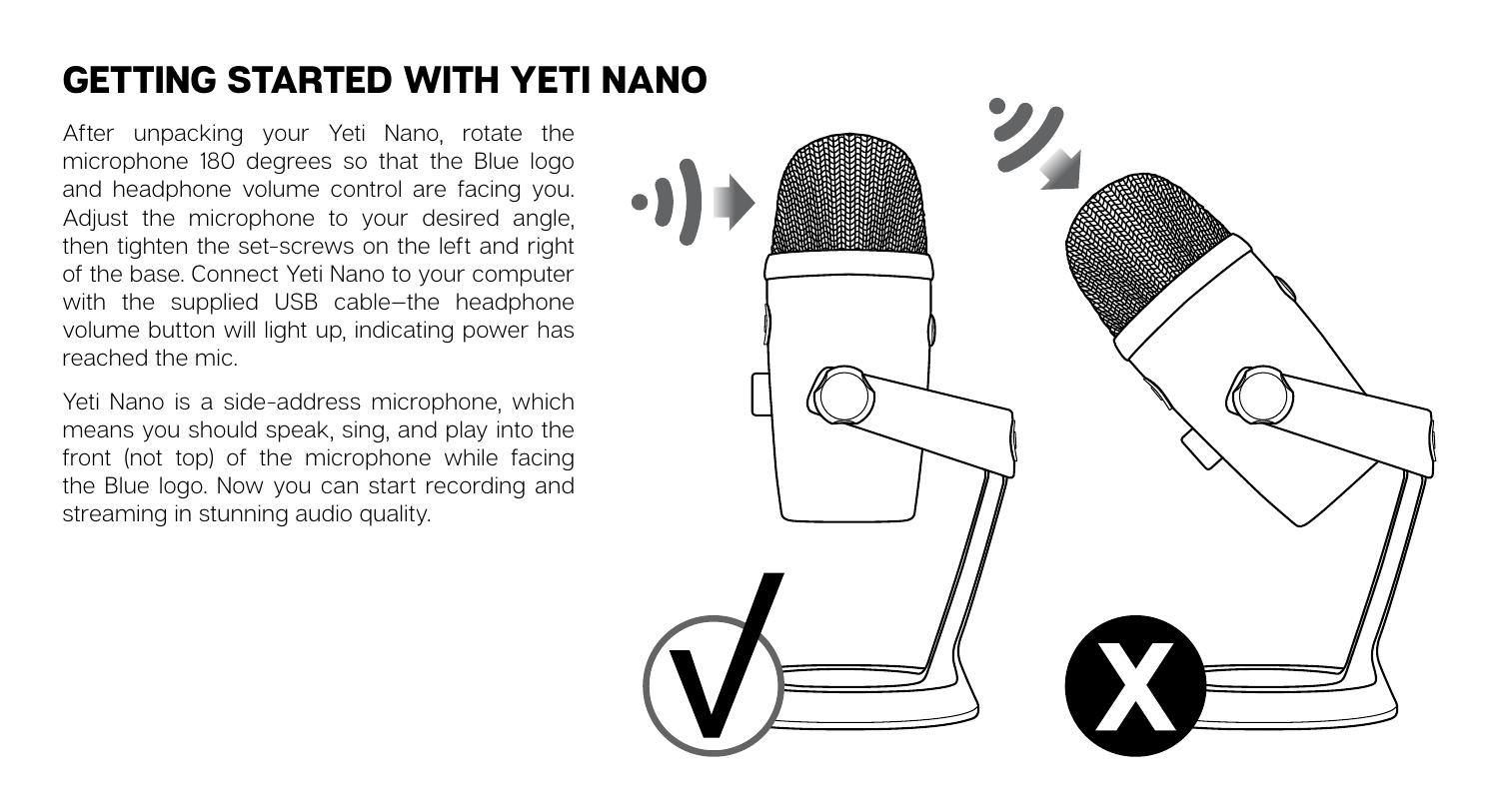## USING YETI NANO WITH PC (WINDOWS 7, 8.1, or 10)

- 1. Connect to your PC using the provided USB cable.
- 2. From the Start menu, select the Control Panel.
- 3. From the Control Panel, select the Sound icon.
- 4. Click the Recording tab and select Yeti Nano.
- 5. Click the Playback tab and select Yeti Nano.

### USING YETI NANO WITH MAC (macOS 10.10 or higher)

- 1. Connect to your Mac using the provided USB cable.
- 2. Open System Preferences & select the Sound icon.
- 3. Click the Input tab and select Yeti Nano.
- 4. Click Output tab and select Yeti Nano.
- 5. From this screen, set the Output volume to 100%.

# SOFTWARE SETUP

Whatever your favorite software is—Audacity, GarageBand, iMovie, Ableton, Skype, you name it—Yeti Nano will produce amazing results. Simply plug the mic into your Mac or PC, select Yeti Nano as your recording input within your selected software, and start recording—no drivers required. It's that easy.

For game streamers, Yeti Nano is compatible with most popular live streaming software programs including Discord, Open Broadcaster Software (OBS), XSplit, Gameshow and more.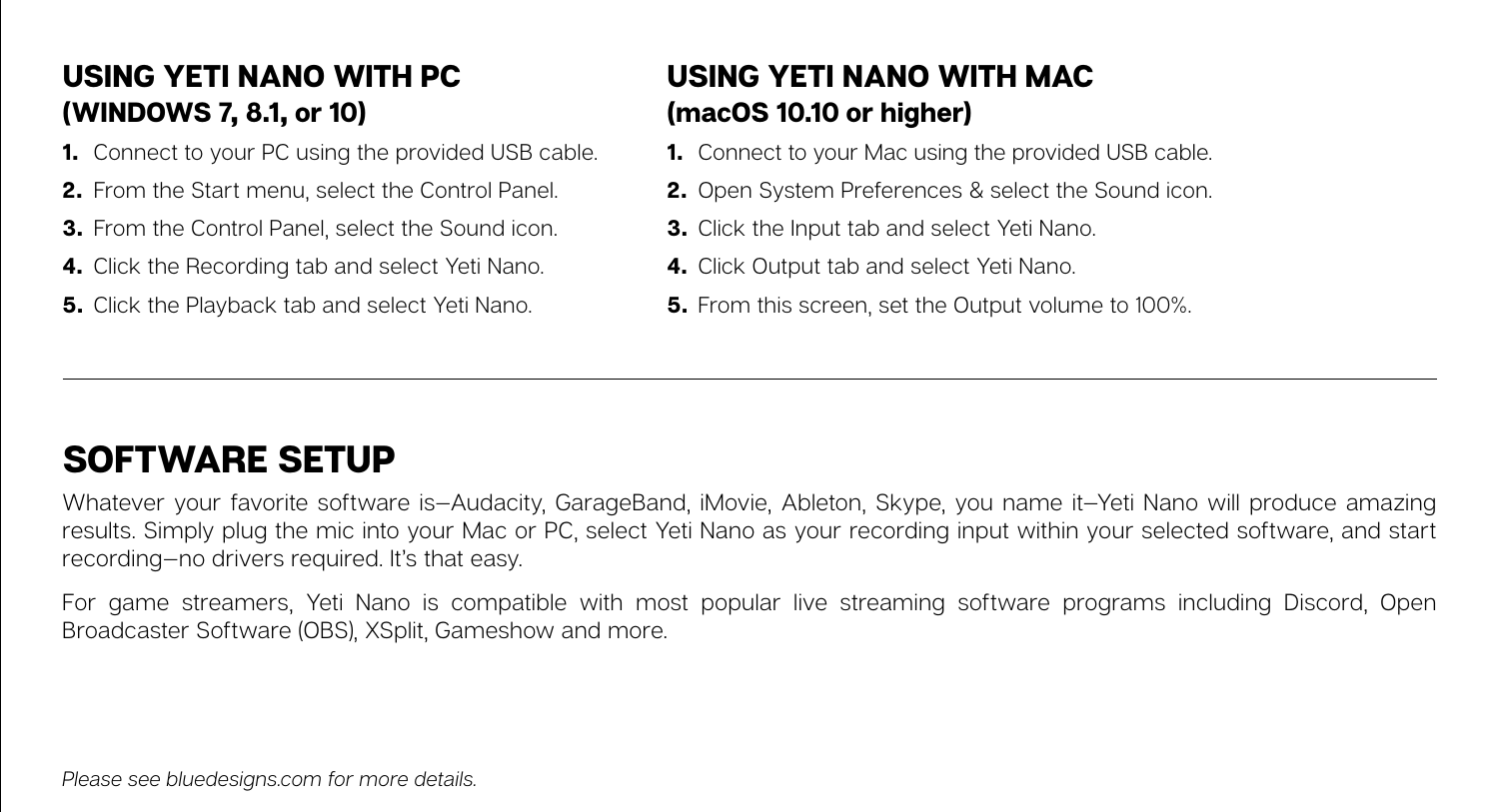

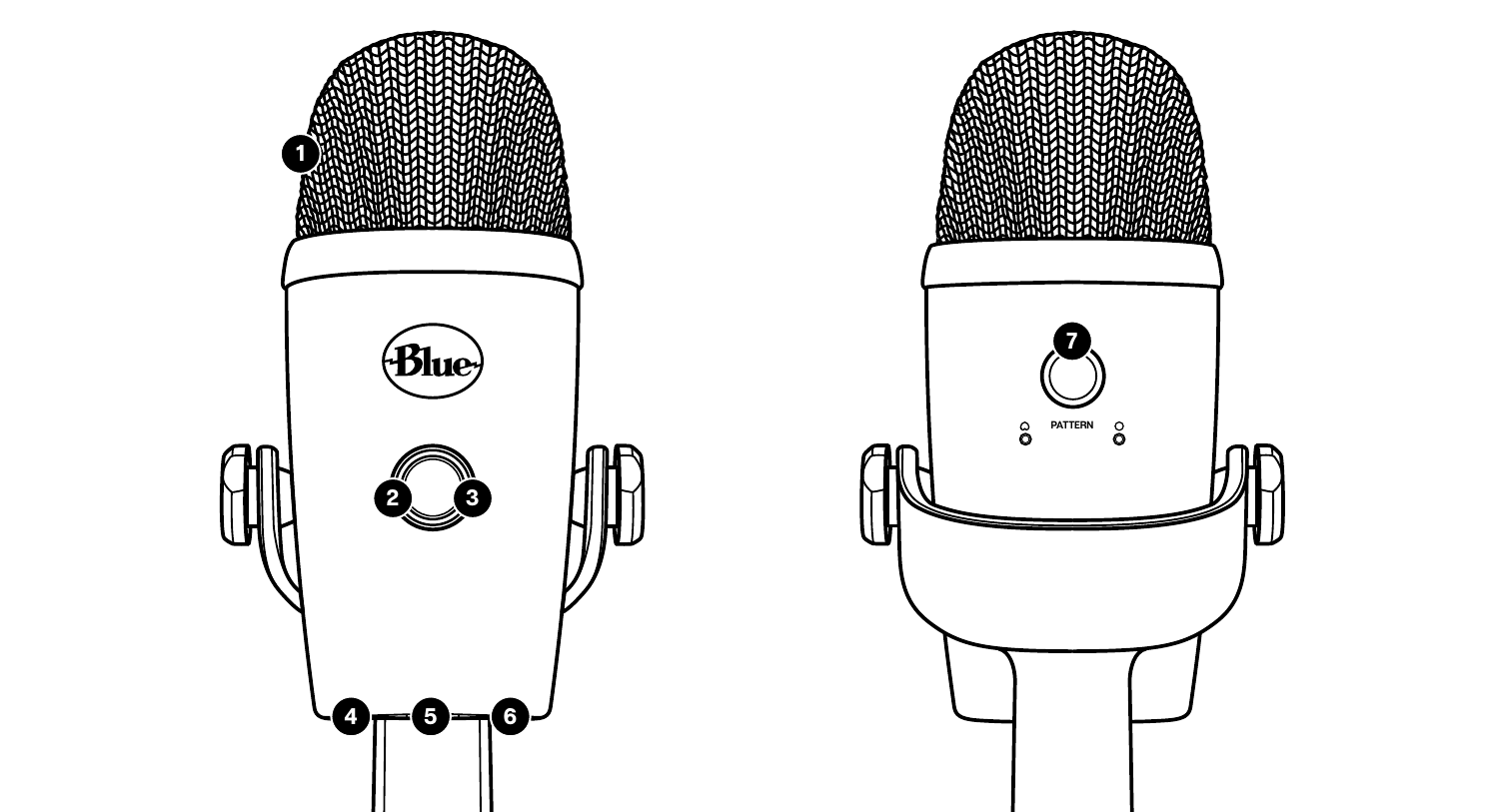# GETTING TO KNOW YOUR YETI NANO

|   | <b>O</b> DUAL CAPSULE ARRAY | Two condenser capsules enable great sound for recording and streaming.                                                                                                                                                                                                                                                                                                                            |
|---|-----------------------------|---------------------------------------------------------------------------------------------------------------------------------------------------------------------------------------------------------------------------------------------------------------------------------------------------------------------------------------------------------------------------------------------------|
|   |                             | <b>@ HEADPHONE VOLUME CONTROL</b> Easily adjust Yeti Nano's headphone output by turning the volume knob.                                                                                                                                                                                                                                                                                          |
|   | <b>@ MUTE BUTTON</b>        | Press the headphone volume button to mute/unmute.<br>The LED will be red when muted and green when active.                                                                                                                                                                                                                                                                                        |
|   | <b>O</b> HEADPHONE OUTPUT   | Yeti Nano includes a standard 1/8" (3.5mm) headphone jack for monitoring and<br>playback. Use Yeti Nano's headphone output to monitor your microphone<br>recording in real time, without latency delays.                                                                                                                                                                                          |
| 6 | <b>THREAD MOUNT</b>         | If you would like to mount your Yeti Nano to a standard microphone studio mount.<br>remove Yeti Nano from the included desk stand, attach the included stand adapter.<br>and thread in a standard threaded mount. For broadcast applications, we recommend<br>Blue's Compass desktop boom arm. To isolate Yeti Nano from noise, movement and<br>ambient vibration, add the Radius III shockmount. |
|   | <b>O</b> USB CONNECTION     | Yeti Nano connects to your computer with one simple USB cable.                                                                                                                                                                                                                                                                                                                                    |
|   | <b>O</b> PATTERN SELECTION  | Toggle between Yeti Nano's two pattern settings (cardioid and omnidirectional)<br>by pressing the pattern selector button on the back of the mic.                                                                                                                                                                                                                                                 |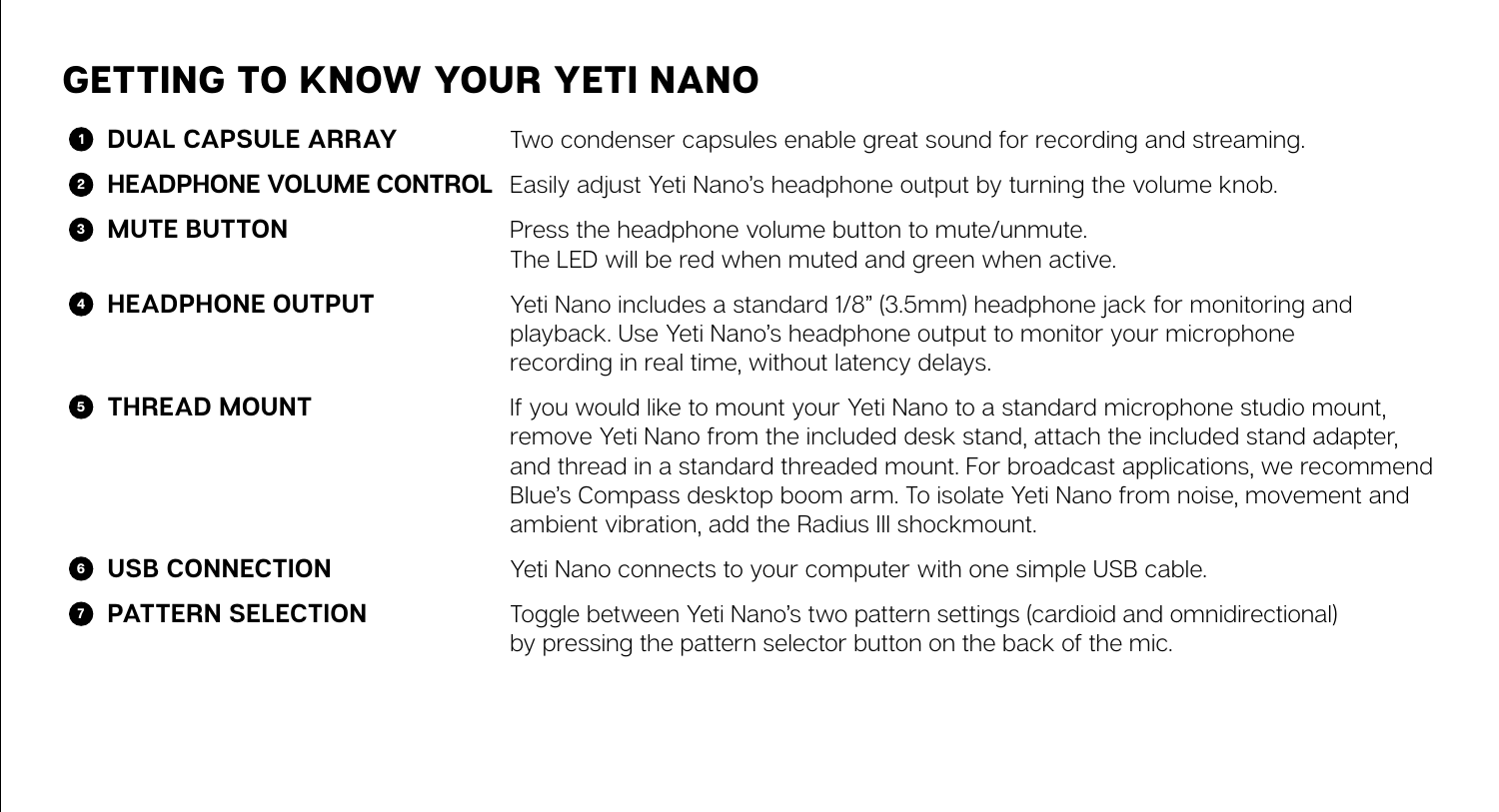# SWITCHABLE POLAR PATTERNS



#### CARDIOID

Perfect for podcasts, game streaming, vocal performances, voiceovers and instruments. Cardioid mode records sound sources that are directly in front of the microphone, delivering rich, full-bodied sound.



#### OMNIDIRECTIONAL \*\*\*\*\*\*

Picks up sound equally from all around the mic. It's best used in situations when you want to capture the ambience of "being there"—like recording a band's live performance, a multi-person podcast or a conference call.



## FREQUENCY RESPONSE POLAR PATTERN

These charts are a starting point for the sound provided. How the microphone reacts in a particular application will differ depending on sound source, orientation and distance from sound source, room acoustics and other factors. For more tips on miking and recording techniques, check out *bluedesigns.com*.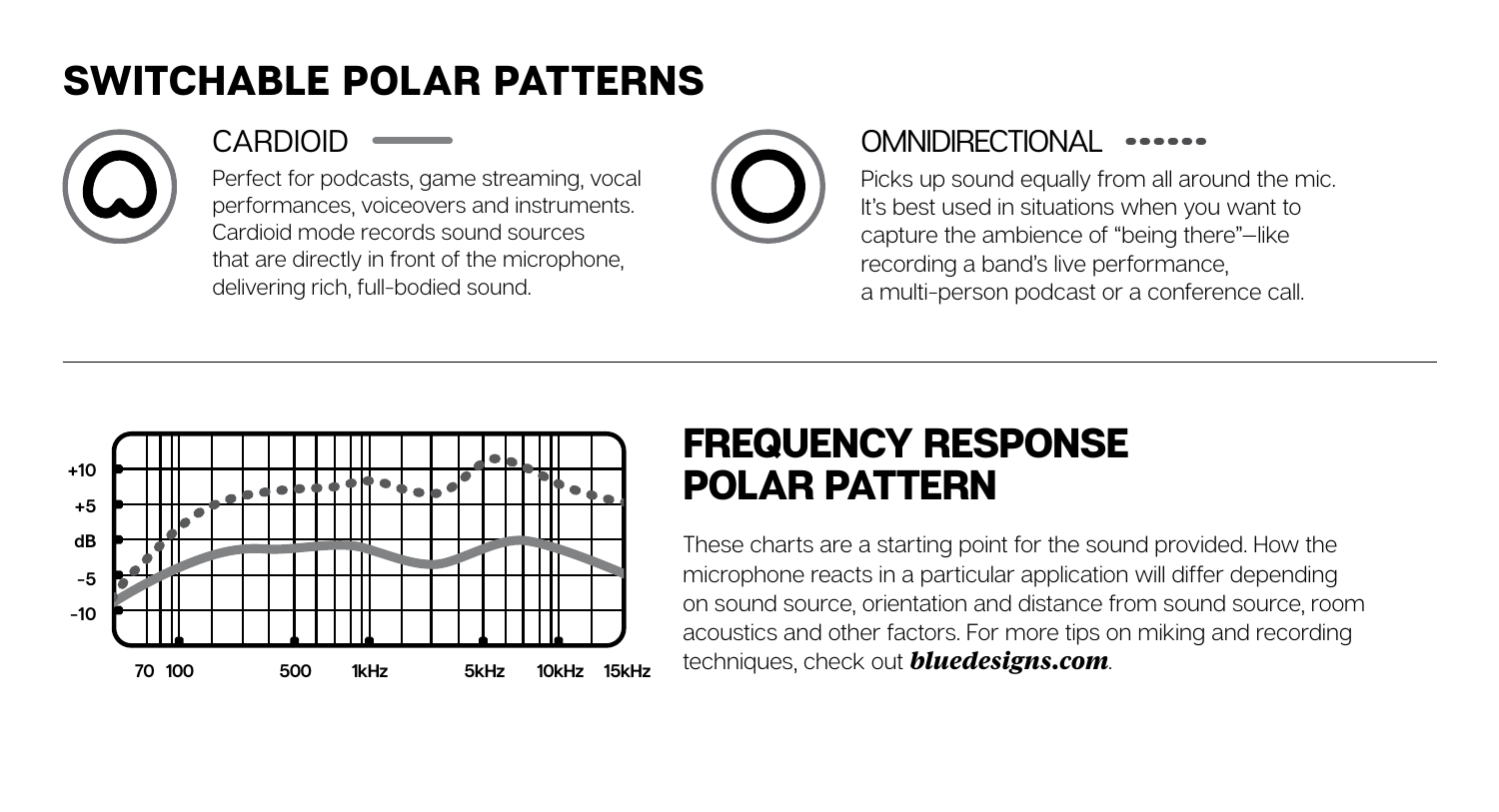## YETI NANO SPECIFICATIONS SYSTEM REQUIREMENTS

#### **• MICROPHONE**

**Power Required/Consumption: 5V 50.5mA (maximum) Sample Rates:** 48kHz

**Bit Rate:** 24bit

**Capsules:** 2 Blue-proprietary 14mm condenser capsules **Polar Patterns: Cardioid, Omnidirectional Frequency Response:** 20Hz - 20kHz

**Sensitivity:** -37dB (1kHz, 1Pa, 0dB=1Va/Pa) **Max SPL: 110dB**

#### **HEADPHONE AMPLIFIER**

**Impedance:** >13 ohms

**Power Output (RMS):** 58mWrms per channel (R Load = 16 ohms)

**THD:** < 0.1%

**Frequency Response:** 20Hz – 20kHz **Signal to Noise: 100dB (A weighted)** 

#### **DIMENSIONS - MIC WITH STAND**

**L =** 4.29" (10.9cm) **W =** 3.78" (9.6cm) **H =** 8.31" (21.1cm) **Weight =** 1.39lbs (0.63kg)

#### WINDOWS

Windows 7, 8.1, 10 USB 1.1/2.0/3.0\*

USB 1.1/2.0/3.0\*

\*Please see bluedesigns.com for more details **Avoid using a USB hub.**

## WARRANTY

**MACINTOSH** macOS (10.10 or higher) **For best performance, plug Yeti Nano directly into your computer's USB port.** 

Blue Microphones warrants its hardware product against defects in materials and workmanship for a period of TWO (2) YEARS from the date of original retail purchase, provided the purchase was made from an authorized Blue Microphones dealer. This warranty is void if the equipment is altered, misused, mishandled, disassembled, maladjusted, suffers excessive wear, or is serviced by any parties not authorized by Blue Microphones. The warranty does not include transportation costs incurred because of the need for service unless arranged for in advance. Blue Microphones reserves the right to make changes in design and improve upon its products without obligation to install these improvements in any of its products previously manufactured. For warranty service or for a copy of Blue's Warranty Policy including a complete list of exclusions and limitations, contact Blue at 818-879-5200. In keeping with our policy of continued product improvement, Baltic Latvian Universal Electronics (BLUE) reserves the right to alter specifications without prior notice. *www.bluedesigns.com*

ᢂ C E I